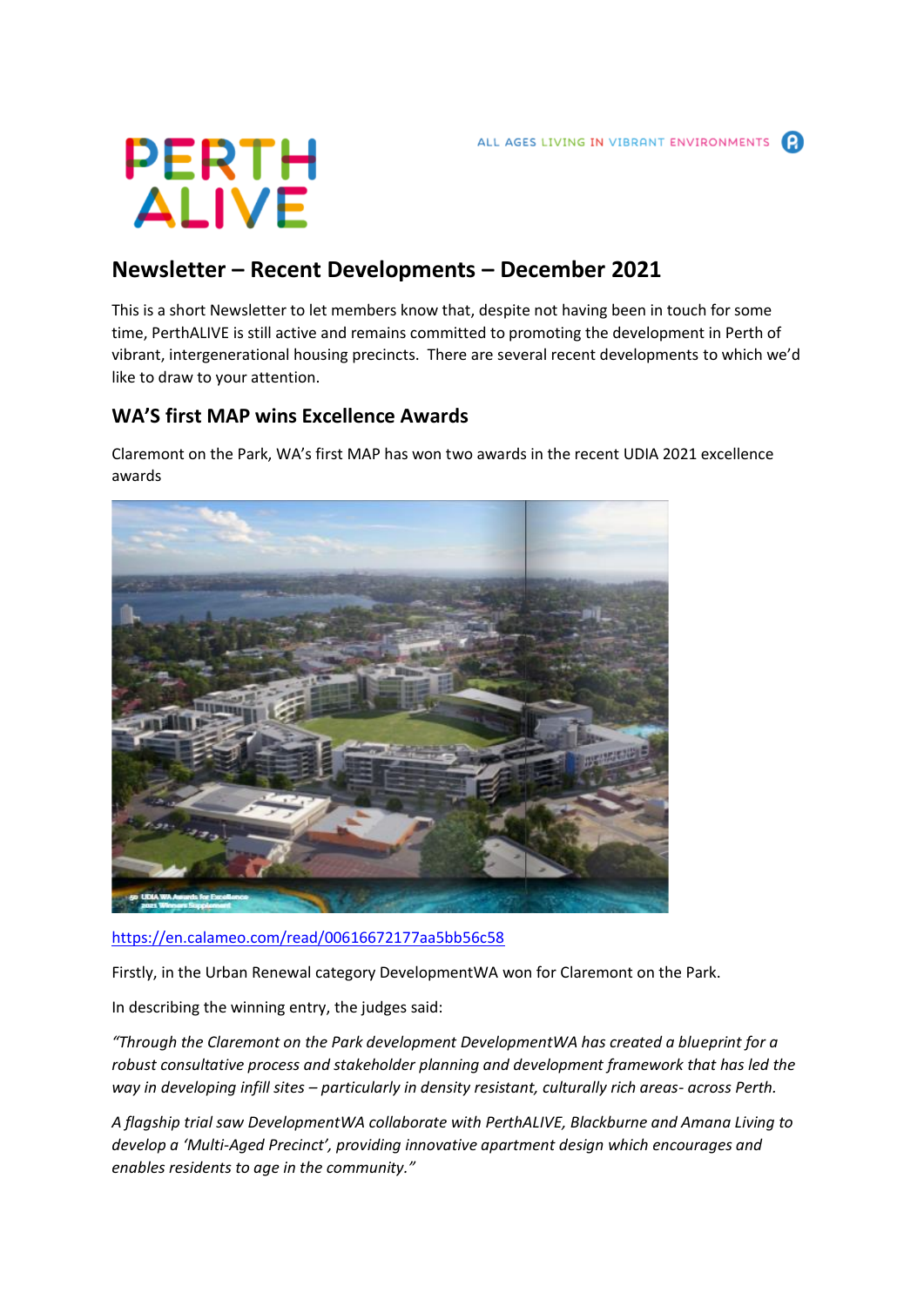<https://developmentwa.com.au/projects/residential/claremont-on-the-park/overview>

Secondly, LUCENT by Celsius Developments, one of the recently completed apartment blocks in the Claremont on the Park development, won the Excellence Award for Medium Density Apartment Developments (for buildings with less that 50 apartments)

The judges noted

"*The developer has offered a highly customisable apartment product that has been embraced by the market "* 

*"Celsius showcased an industry first 'Design your Own Apartment' (DYOA) campaign for Lucent." "The DYOA campaign resulted in 10 apartment sales or 25% of the project with very limited expenditure prior to the official public launch."*

*"In addition to the internal apartment customisation the team wanted to create a sense of community by encouraging incidental encounters and conversations with fellow residents in communal spaces…"*

#### [https://lucentclaremont.com.au](https://lucentclaremont.com.au/)

### **Loneliness Report reinforces benefits of MAPs**

For over a decade, PerthALIVE has been promoting Multi-Age Precincts (MAPs), putting people and community firmly at the heart of precinct design. MAPs are deliberately designed to alleviate the many adverse impacts of loneliness and social isolation on individuals, communities and our economy. The importance of combatting loneliness has been highlighted in the latest report of the Bankwest Curtin Economics centre, Stronger Together: Loneliness and Social Connectedness in Australia (November 2021). See [139532\\_BCEC-Stronger-Together-report\\_WEB.pdf](https://bcec.edu.au/assets/2021/11/139532_BCEC-Stronger-Together-report_WEB.pdf)

### **WA Apartment Advocacy**

WA Apartment Advocacy (WAAA) ran its inaugural two-day conference late in October 2021. Two PerthALIVE Committee Members attended the conference, and gained useful insights on a wide variety of topics relevant to apartment living. Our thanks to WAAA for the opportunity to attend. For more information, see [WAAA apartment owners conference empowers attendees](https://www.waaa.net.au/single-post/waaa-apartment-owners-conference-empowers-attendees)